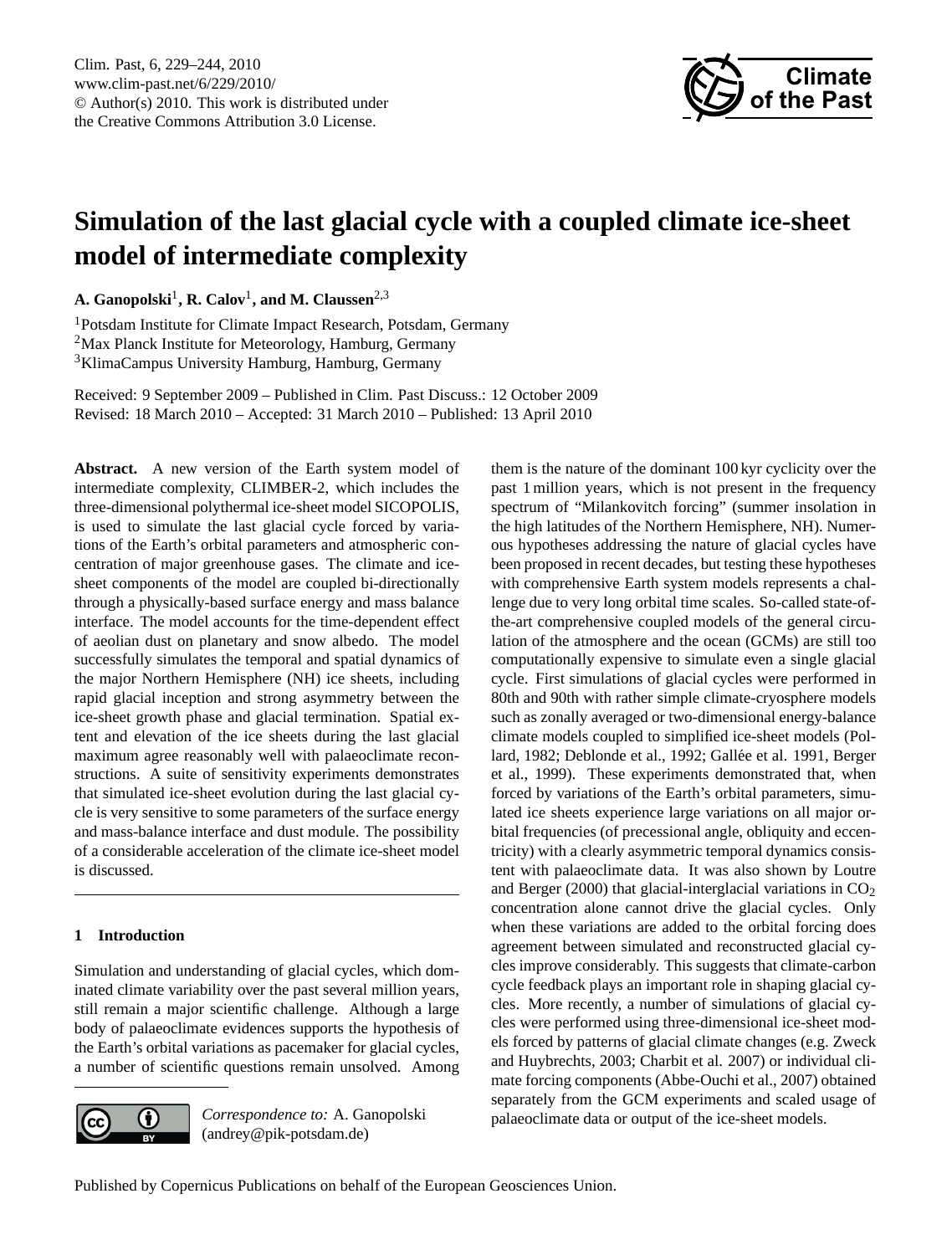

**Fig. 1.** Flow diagram of the model version used in this study. Thick arrows represent new flows of information compared to the "standard" version of CLIMBER-2 described in Petoukhov et al. (2000). Abbreviations are explained in the Table 1.

In recent years, a new class of models, the so-called Earth system model of intermediate complexity (EMICs; Claussen et al., 2002) became available for the study of glacial cycles. These models are far less computationally demanding than coupled GCMs but incorporate substantially more physical processes than simple models. In particular, several EMICs simulate the most recent glacial inception (around 120–115 kyr BP) with reasonable agreement with palaeodata, at least, in respect of the total ice volume (Wang and Mysak, 2002; Calov et al. 2005). A stability analysis of the climate-cryosphere system performed by Calov and Ganopolski (2005) has shown that the glacial inception represents a bifurcation transition in the climate-cryosphere system and that the climate system possesses multiple equilibria within the range of Milankovitch forcing, thus supporting the nonlinear paradigm proposed by Paillard (1998, 2001). Recently, the entire last glacial cycle was simulated with the same climate model used in this study, but coupled to another ice sheet model and using a different coupling technique (Bonelli et al., 2009).

The purpose of our paper is to present the results of our simulations of the last glacial cycle with the CLIMBER-2 model, where the climate and ice-sheet components are coupled bi-directionally using a physically-based surface energy and mass balance interface. This work represents a continuation of our previous work (Calov et al., 2005), but with an improved version of the model. It is important to note that in this work, similar to previous modelling studies, we prescribed time-dependent radiative forcing of the major greenhouse gases, in addition to orbital forcing. Such a modelling experiment represents an important test for the climate-cryosphere model, but cannot be considered as a decisive test for the Milankovitch theory, since, in the real world, changes in the greenhouse gas concentration are not an external forcing, but rather an important internal feedback in the Earth system.

**Table 1.** Abbreviations of information fluxes shown in Fig. 1.

| Abbreviations | Physical meaning                            |
|---------------|---------------------------------------------|
| CLD           | Total cloud fraction                        |
| DDST          | Deposition rate of dust                     |
| iFRC          | Fraction of land covered by ice             |
| iCAL          | Ice calving rate into the ocean             |
| iELV          | Surface elevation above sea level           |
| iMAXK         | Ice sheet mask                              |
| iMLB          | Ice sheet surface mass halance              |
| iMLT          | Ice sheet surface melt rate                 |
| iSLD          | Ice sheet sliding velocity                  |
| <i>iTSUR</i>  | Ice sheet surface annual temperature        |
| iVOL          | Total ice volume                            |
| <b>LWR</b>    | Downward longwave radiation at the surface  |
| P             | Total precipitation rate                    |
| <b>RDST</b>   | Radiative forcing of aeolian dust           |
| SL.           | Sea level                                   |
| <b>SWR</b>    | Downward shortwave radiation at the surface |
| Т             | Surface air temperature                     |
| WND           | Module of wind speed                        |
|               |                                             |

#### **2 Model description**

The model used for this study is the newest version of CLIMBER-2. It is similar to that described by Calov et al. (2005) (hereafter C05). Since the model and its performance has been described in a number of previous publications, here we give only a short, general description and will discuss in more detail only the essential improvements compared to the version used in C05.

The CLIMBER-2 model includes six components of the Earth system: atmosphere, ocean, sea ice, land surface, terrestrial vegetation and ice sheets. The first five components are represented by coarse-resolution modules of intermediate complexity and were described in detail by Petoukhov et al. (2000) and Brovkin et al. (2002). The ice-sheet component is represented by the relatively high-resolution three-dimensional polythermal ice-sheet model SICOPOLIS (Greve, 1997). The ice sheet model is applied only to the Northern Hemisphere (NH). Unlike the majority of previous studies of glacial cycles, which have employed a simple empirical-based parameterisation (the so-called Positive Degree Day method) for the simulation of the mass balance of the ice sheets, in our model the coupling between climate and ice-sheet components is provided via the high-resolution physically-based Surface Energy and Mass-balance Interface (SEMI) described in C05 (see Fig. 1). Using daily fields of temperature, humidity, cloudiness, precipitation, wind, longwave and shortwave radiation fluxes simulated by the coarse resolution climate component, SEMI simulates annual surface mass balance and temperature of the ice sheets on the 1.5◦×0.75◦ grid of the SICOPOLIS model. Compared to the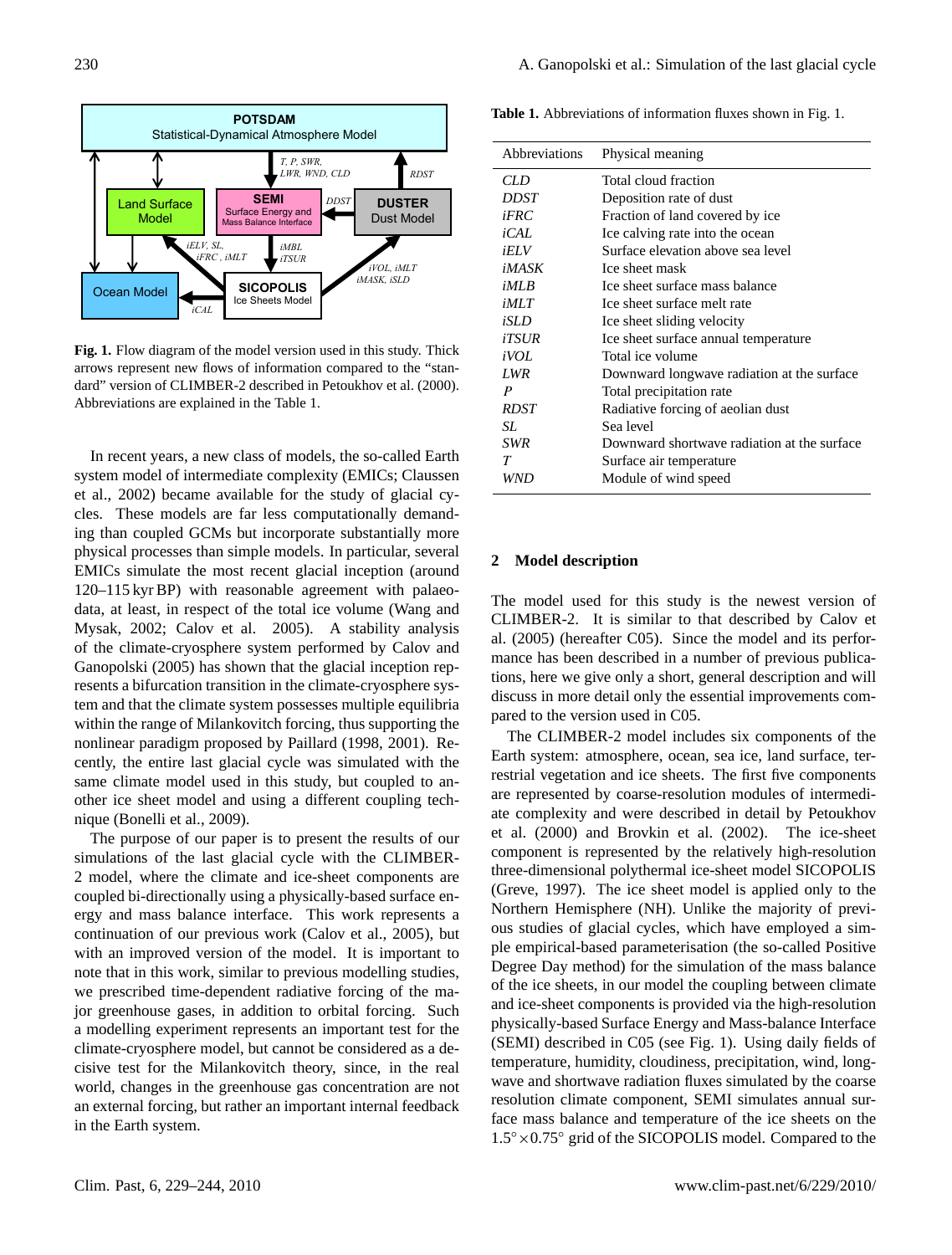commonly used Positive Degree Day method, the physically based SEMI has the important advantage that it is equally applicable to any region of the Earth and to any climate conditions – irrespective of how different they are from the present one. Moreover, it explicitly accounts for the variations of the shortwave radiation associated with orbital forcing and it directly accounts for the effect of dust deposition on snow albedo. In C05, we have shown that this effect is important for the mass balance of the ice sheets. In the current study, similar to C05, we applied the dust deposition rate based on results of simulations for the present-day and LGM (Last Glacial Maximum) conditions by Mahowald et al. (1999). In addition, we implement a parameterisation for the dust deposition originating from glacial erosion in the model. This is, according to Mahowald et al. (2006a), an important additional source of dust in the vicinity of the ice sheets. We also explicitly included the direct radiative forcing of atmospheric dust in the same way as Schneider et al. (2006). As in C05, the cryosphere component affects climate via changes in the fraction of grid cell covered by ice, which affect surface albedo, elevation and land fraction for each grid cell of the coarse resolution climate component of the CLIMBER-2 model. Note that although the fractions of grid cells covered by the ice sheets change only in the NH; changes in elevation and land fractions caused by sea-level variations were applied to all model grid cells. In the present work, we additionally accounted for the freshwater flux into the ocean originating from the ice sheets with explicit coupling of the ice-sheet module to the ocean module. In the following sections, we will describe the most important model improvements compared to the model version used in C05.

## **2.1 Freshwater flux from the ice sheets**

Changes in freshwater flux into the ocean caused by growth and decay of the ice sheets primarily affect climate via changes of the Atlantic meridional overturning circulation (AMOC), which is associated with meridional oceanic heat transport and sea ice cover. In particular, a reduction of the freshwater into the ocean contributes to a strengthening of the AMOC during rapid growth of the ice sheets, while during episodes of massive ice surges into the ocean (Heinrich events) and glacial terminations, an increased freshwater flux into the ocean leads to a weakening, or even a complete cessation of the AMOC, which affects climate in the North Atlantic realm considerably. Surface melting of ice sheets and iceberg calving into the ocean are simulated by the ice-sheet module. Surface ice-sheet melting is now added to the river runoff simulated by the climate component of the model, and calving is treated as surface freshwater flux into the nearest oceanic grid cell. During glacial time, the river routing differed from the present configuration and was evolving in time. Hence, in principle, the river routing scheme should be updated regularly taking into account changes in the icesheet distribution and land elevation. However, for simplicity

we use a constant glacial river routine scheme in this study, which due to the coarse CLIMBER-2 spatial resolution differs from the modern one only in few grid cells over the North American and European sectors where modern northward direction of runoff was changed to the eastward and westward directions. In our simulations, we did not found large sensitivity of the simulated glacial cycle to the choice of the routing scheme. The effect of temporal accumulation of meltwater in periglacial lakes has not been taken into consideration and all meltwater from the ice sheets is released into the ocean immediately. Note, that both meltwater and iceberg calving are treated as surface freshwater flux and, hence, the potential effect of penetration of meltwater into the deep ocean with sediment-laden flow (e.g. Roche et al., 2007) is not accounted for.

## **2.2 Radiative forcing of atmospheric dust**

Palaeoclimate data indicate that the amount of dust in the atmosphere during glacial times was considerably higher than during interglacials. Modelling studies suggest that enhanced atmospheric dust content during glacial time represented an important additional radiative forcing component (e.g. Claquin et al., 2003). This forcing was extremely inhomogeneous spatially and varied seasonally. Recent estimates with GCMs indicate that the globally averaged radiative forcing of atmospheric dust during the LGM has an order of magnitude of  $-1$  W/m<sup>2</sup>, and according to simulations by Mahowald et al. (2006b) and Schneider et al. (2006), it caused an additional global cooling effect of about 0.5 to 1 ◦C with a stronger cooling in the NH. Note that this is only radiative (shortwave and longwave) forcing of the dust in the atmosphere. The impact of dust on snow albedo was treated separately (see below). Since the simulations of atmospheric dust radiative forcing are only available so far for the LGM time slice, a parameterisation is needed for the evolution of radiative forcing of the atmospheric dust in the transient experiments. We applied a similar procedure to prescribe the temporal development of radiative dust forcing, as that which was used in C05 for the dust deposition rate. Namely, we assume that the additional (compared to the present one) radiative forcing of dust  $R<sup>d</sup>$  is proportional to the global ice volume as

$$
R^d = R^d_{\text{LGM}} V / V_{\text{LGM}},\tag{1}
$$

where  $R_{\text{LGM}}^d$  is the radiative forcing of dust at the LGM aggregated over the coarse climate-module grid cells. This relation was used by Schneider et al. (2006). V is the simulated NH ice volume and  $V_{\text{LGM}}$ =100 msl (metres of sea-level equivalent) is an approximate estimate for the NH ice volume at the LGM. Obviously, this parameterisation is rather crude. First, the assumption that radiative forcing of dust is directly proportional to the global ice volume is somewhat arbitrary and is not held for any location on Earth. Second, the radiative forcing of dust depends not only on the dust loading in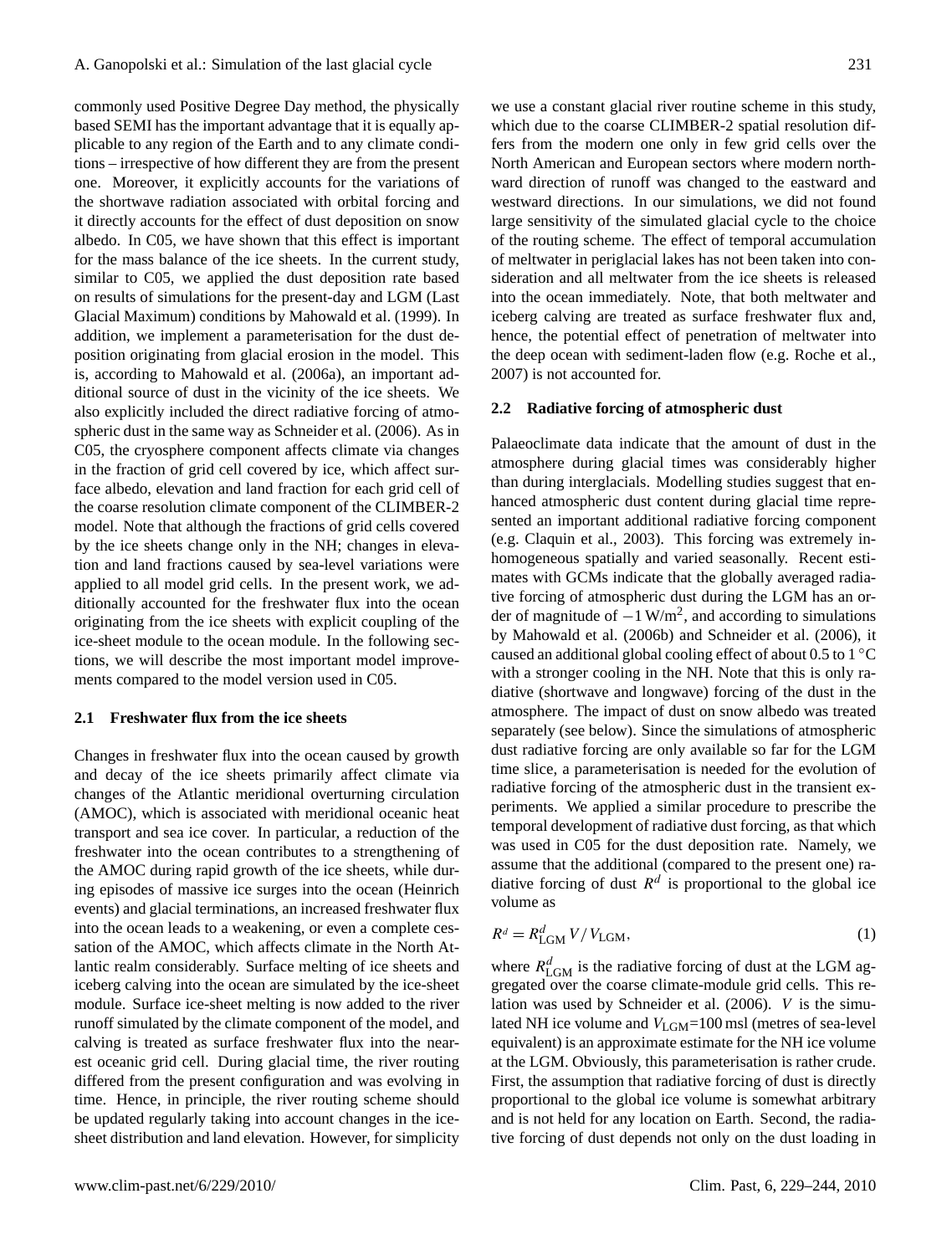the atmosphere but also on surface albedo, which changed considerably during the glacial cycle. These problems can only be avoided by the incorporation of the dust cycle directly into the CLIMBER-2 model, work which is now in progress.

## **2.3 Dust deposition rate**

It has already been shown by Warren and Wiscombe (1980) that even a tiny amount of dust (relative concentrations of about 100 parts per million of weight, ppmw) mixed with snow decreases the albedo of fresh snow by 0.1. For old snow, this reduction can even reach 0.3. In their initial growth phase, the major NH ice sheets occurred in areas with rather small dust deposition rates. But during the latter stages of the glacial cycle, the ice sheets spread into areas where dust deposition rates, especially under glacial conditions, became sufficient to appreciably affect the albedo of snow. As was shown in C05 and confirmed using a more sophisticated model by Krinner et al. (2006), accounting for the effect of dust on snow albedo prevents the growth of the ice sheets in areas with high dust deposition rates, such as Eastern Siberia. Probably even more importantly, the impact of dust on snow albedo is related to the dust produced due to glacial erosion. According to empirical data (Mahowald et al., 2006a), the dust deposition rate associated with this mechanism was as high as 10 to  $100 \frac{g}{m^2}}$ yr just south of the North American and northern European ice sheets. If a typical annual precipitation of about 500 mm/yr is assumed in these areas, such dust deposition rates would result in average concentration of dust in snow of 20 to 200 ppmw, assuming that dust is uniformly mixed with snow over the whole year. In reality, most of the dust associated with glacial erosion is deposited during summer; hence, the concentration of dust in the upper snow layer during snowmelt is expected to be much higher than it would be in case of uniform mixing over the year. Moreover, when snow melts, only a fraction of dust is removed by meltwater and therefore the concentration of dust in snow increases with time. Although the accurate modelling of all of these processes is problematic, related uncertainties are not crucial, because a saturation effect occurs for dust concentration in snow of more than 1000 ppmw and the albedo of snow reaches a value comparable to that for dirty ice.

In C05, we implemented a simple technique similar to Eq. (1), which produces a spatial distribution of dust deposition rates at any location using results of present-day and LGM simulations from Mahowald et al. (1999), proportionally weighted to the simulated global ice volume. Such an approach, however, is not justified for the glaciogenic dust, because the sources of glaciogenic dust (and therefore its deposition) are strongly related to the extent of the ice sheets and their internal dynamics. Therefore, it is not justified to apply glaciogenic dust simulated for the LGM ice sheets to other periods with very different configurations of the ice sheets. To resolve this problem, we introduced, in our model, a rather simple parameterisation of dust deposition produced from the glaciogenic sources. This parameterisation is based on the assumption that the emission of glaciogenic dust is proportional to the delivery of glacial sediments to the edge of an ice sheet (see Appendix A for details). Most of the glaciogenic dust originates from the southern flanks of the ice sheets and this source is significant only for mature ice sheets, which reach well into areas covered by thick terrestrial sediments. Parameters of the glaciogenic dust module were tuned to reproduce the reconstructed rate of dust deposition during the LGM. Simulated glaciogenic dust was added to the dust deposition rate taken from Mahowald et al. (1999). Note that Mahowald et al. (1999) did not account for glaciogenic dust sources.

## **2.4 Sliding parameterisation**

As shown by modelling studies by Calov et al. (2002) and Calov and Ganopolski (2005), fast sliding processes over areas covered by deformable sediments play an important role in ice-sheet dynamics, both on millennial and longer time scales. In the current work, we use three types of surfaces underlying the ice sheets: rocks, deformable terrestrial sediments and marine sediments. The first two types correspond to present-day land and were distinguished by prescribing a minimum sediment layer thickness in the data source by Laske and Masters (1997), while all areas which lay below present-day sea level were considered to be covered by marine sediments. Basal sliding appears only if the base of an ice sheet is at the pressure melting point, in which case, the sediment type of underlying surface becomes important. Two different sliding laws were applied for rock (Calov and Hutter, 1996) and sediment (C05), while the difference between terrestrial and marine sediment was represented by the value of the sliding parameter, which is an order of magnitude higher for marine sediment.

## **2.5 Temperature correction for North America**

As shown by Petoukhov et al. (2000), CLIMBER-2 has reasonable skill in simulating spatial and seasonal variability of different climatological fields relevant for ice sheets. In particular, biases in simulated present-day summer temperatures, the key climatological factor determining ablation of ice sheets, are within  $1-2$  °C and annual precipitation is typically within 30% of observed values. However, with its coarse spatial grid the CLIMBER-2 model cannot resolve some regional features of climate characteristics which are important for the evolution of ice sheets. This is especially true for North America, which is represented in the model by a single grid column. At the same time, due to orographic and geographic peculiarities, there is a strong zonal temperature gradient over North America, which cannot be resolved by the model, but is essential for the development of the Northern American glaciation. Preliminary experiments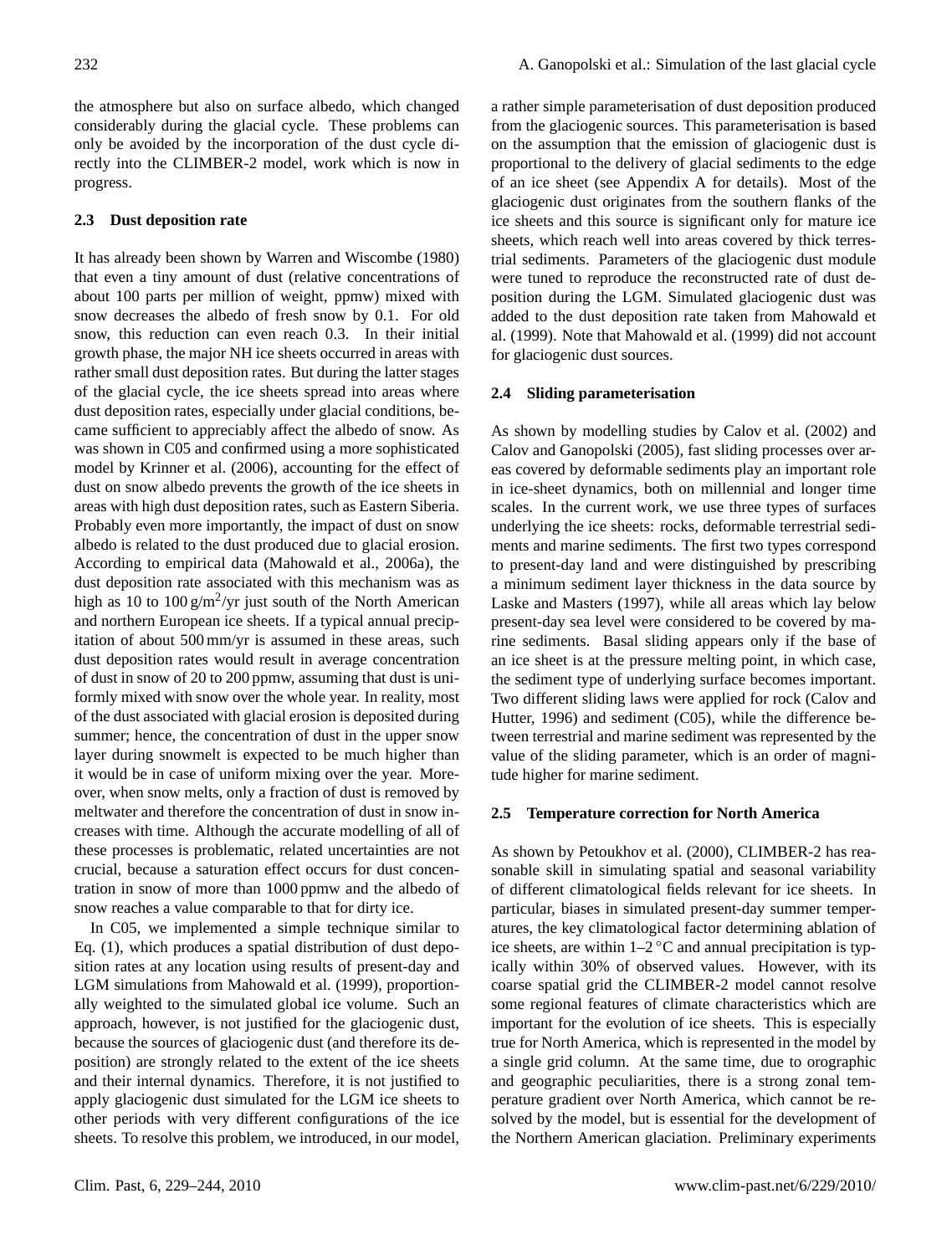

**Fig. 2. (a)** Deviation of observed summer surface air temperature from the zonal average over the CLIMBER-2 sector corresponding to North America. **(b)** Temperature correction added to the interpolated CLIMBER-2 temperature in the SEMI module.

demonstrated that the lack of this zonal gradient causes a problem for the realistic simulations of the North American ice sheets (see also the discussion in Sect. 6). Thereby, we implemented a sub-grid correction for the atmospheric temperature in the North American sector, which has the shape of a dipole and closely resembles the deviations of the observed summer air temperature (corrected for elevation effect) from its zonal mean over North America (Fig. 2). The maximum of this applied temperature correction is 3 ◦C. Although this temperature structure is more representative for the summer season, we kept the temperature correction constant in time, since it is the summer temperature that is most important for the mass balance of an ice sheet. The temperature correction was added to the surface air temperature interpolated from the coarse climate module grid. This temperature correction directly affects the surface sensible heat flux and, in addition, the downward longwave radiation by assuming a linear relationship between temperature and downward longwave radiation.

## **3 Experimental setup**

Similar to C05, the model was forced by variations in orbital parameters computed following Berger (1978) and greenhouse gas (GHG) concentrations derived from the Vostok ice core. Unlike C05, we now account for two other important GHGs:  $CH_4$  and N<sub>2</sub>O. Since the radiative scheme of the CLIMBER-2 model does not include  $CH_4$  and  $N_2O$ , the radiative effect of these gases was incorporated via the socalled equivalent  $CO<sub>2</sub>$  concentration, which is determined as the  $CO<sub>2</sub>$  concentration which has the same radiative forcing as the combined radiative forcing of all major greenhouse gases (see Appendix B for details). All model runs started from the equilibrium state corresponding to the orbital configuration and the concentration of GHGs at 126 kyr BP. The model then was run fully interactively and synchronously for

126 000 years until present-day, thus covering the whole last glacial cycle.

We will start the discussion of modelling results with a so-called Baseline Experiment (BE). This experiment represents a "suboptimal" subjective tuning of the model parameters to achieve the best agreement between modelling results and palaeoclimate data. Obviously, even with a model of intermediate complexity it is not possible to test all possible combinations of important model parameters which can be considered as free (tunable) parameters. In fact, the BE was selected from hundred model simulations of the last glacial cycle with different combinations of key model parameters. Note, that we consider "tunable" parameters only for the ice-sheet model and the SEMI interface, while the utilized climate component of CLIMBER-2 is the same in previous studies, such as those used by C05. In the next section, we will discuss the results of a set of sensitivity experiments, which show that our modelling results are rather sensitive to the choice of the model parameters. Therefore, the simulation of a realistic glacial cycle would represent a too ambitious task if the model was too computationally expensive to perform a large set of experiments. The selection of the best fit to the palaeodata is based on several criteria, among which are an accurate simulation of the total ice-volume variations over the whole glacial cycle, and an agreement between simulated and reconstructed ice sheets during LGM. It is important to note that some systematic biases exist in all model simulations; we were not able to eliminate them with any combination of the model parameters.

#### **4 Baseline experiment**

#### **4.1 Ice-sheet evolution**

Figure 3 shows the NH ice-volume variations during the last glacial cycle expressed in terms of global sea-level change relative to present-day values for the BE, in comparison with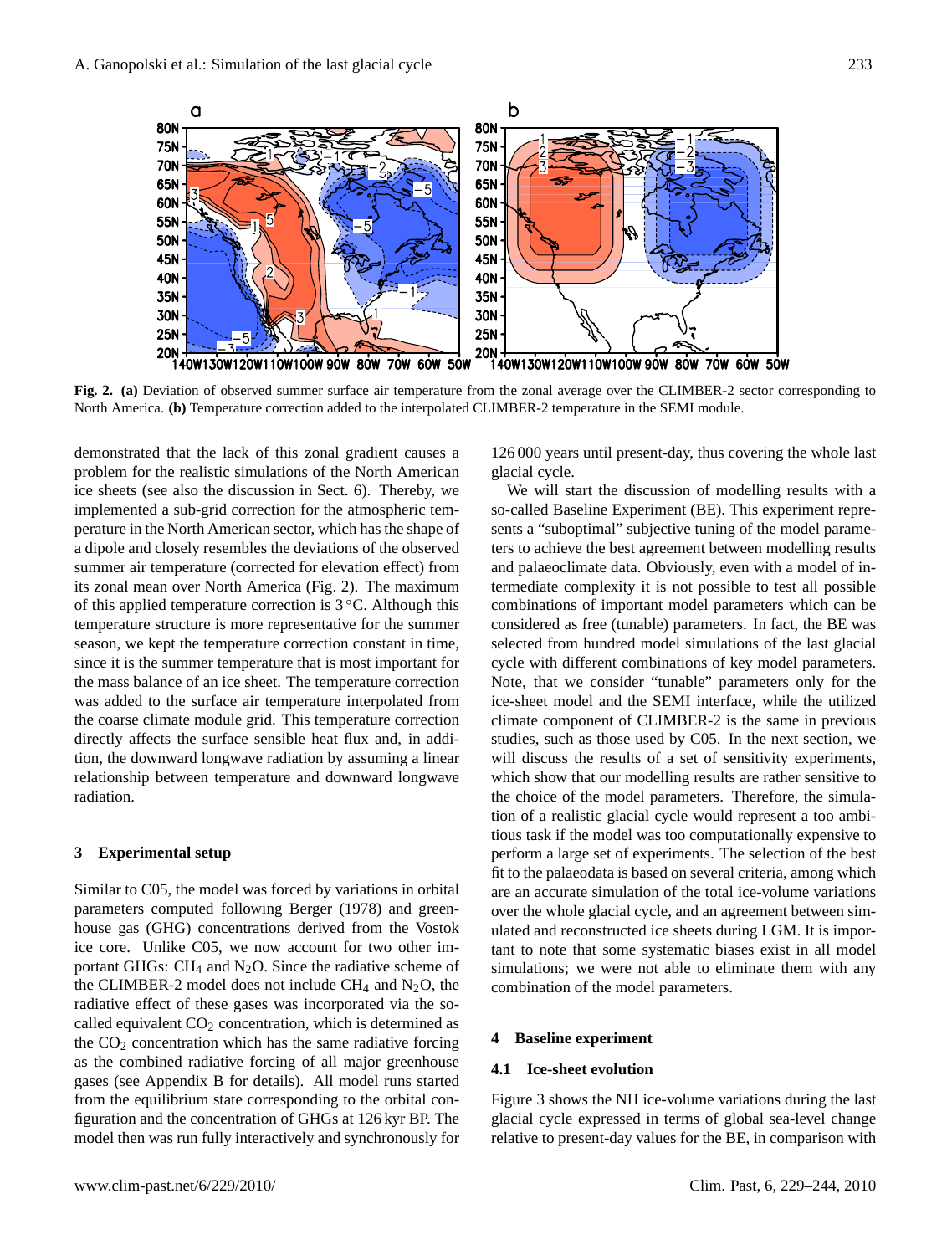

**Fig. 3.** Simulated and reconstructed sea-level evolution during the last glacial cycle, relative to present-day values. The red line shows the sum of the simulated Northern Hemisphere (NH) ice volume and the contribution of the Antarctic Ice Sheet (following Huybrechts, 2002), expressed in units of sea level change. The grey area represents an interpretation of recent coral data compilations (Lambeck et al., 2002; Thompson and Goldstein, 2006; supplementary data therein). The width of the interval corresponds to two standard deviations. A very small number of well-dated corals for MIS 5d preclude a reliable estimate of the sea level from corals for this period. The solid black line shows the reconstruction by Waelbroeck et al. (2002) based on deep ocean  $\delta^{18}O_c$  and temperature records.

several palaeoclimate reconstructions. When we compared the model results with sea-level change reconstructions, the problem was that our model does not account for the Southern Hemisphere ice sheets, which, in accordance with different estimates, contributed an additional of ca. 20 m to the LGM sea-level drop. This contribution, estimated by Huybrechts (2002), was added to the modelled NH ice volume and plotted in the figure together with an estimate of the range of sea-level variations based on recent coral data compilations (Lambeck et al., 2002; Thompson and Goldstein, 2006; supplementary data therein) and an independent estimate of sea-level change based on  $\delta^{18}O_c$  and deep ocean temperature (Waelbroeck et al., 2002). As seen in the figure, the model simulates all major aspect of the ice-volume variations during the whole glacial cycle in reasonable agreement with palaeoclimate estimates. As compared to most previous simulations of the last glacial cycle based on different modelling approaches (e.g. Tarasov and Peltier, 1997; Marshall and Clark, 2002; Zweck and Huybrechts, 2004; Abe-Ouchi, 2007; Charbit et al. 2007; Bonelli et al., 2009), our model simulate much more pronounced (and, in generally, more realistic) variations in the ice volume on the precessional time scale (ca. 20 kyr). This is likely to be explained by fact that the previous modelling studies employed the positive degree day approach, which only indirectly accounts for insolation changes. In our model, the mass balance of the ice sheets is computed using a surface energy balance approach, which is more sensitive to variations in insolation.

Similarly to C05, initial buildup of the ice sheets during the last glacial inception starts soon after 120 kyr BP in Scandinavia, Arctic Archipelago and Labrador (Fig. 4a). Already around 112 kyr BP (Fig. 4c), the ice volume reaches 50 meters in sea-level equivalent (msl). During warm stages MIS 5c (Fig. 4d) and 5a most of the European ice sheets disappeared, whilst a relatively large ice sheet survived in the eastern part of North America. The magnitude of ice volume variations during MIS 5 as well as the steep rise of the ice sheets during MIS 4 are correctly simulated by the model. During most of MIS 3 the model simulate a relatively stable ice volume and the rise of the ice volume resume around 30 kyr BP, in agreement with palaeoclimate data. The maximum NH ice volume of ca. 90 msl was reached at around 20 kyr BP, i.e. one to several thousand years later than indicated by palaeoclimate reconstructions. At the LGM, the North American ice sheets contribute about 70 m to global sea-level drop, while the northern European ice sheet contributes slightly below 20 m. The glaciation in the eastern Siberia, which developed shortly before the LGM, contributes only several meters. The spatial extent of simulated North American ice sheets (Fig. 5a) is close to the palaeoclimate reconstructions. In particular, east-western gradient in the position of the southern margin of North American ice complex is captured well. Compared to ICE-5G reconstruction (Fig. 5b) by Peltier (2004) the elongated ice dome in the middle of the simulated Laurentide ice sheet is too thin, although our model captures the major topology of this structure. Compared to the palaeoclimate reconstructions, simulated glaciation of Alaska is excessive. The extent and ice thickness of the Fennoscandian ice sheet, the south-western part of the European ice complex, are in good agreement with the ICE-5G reconstruction, while the north-eastern part of this ice complex does not reach far enough to the east, i.e. there is only a limited ice cover over Kara sea in the simulations.

Deglaciation of the NH began soon after 20 kyr BP and accelerates significantly after 16 kyr BP. Between 16 kyr BP and 14 kyr BP the averaged rate of ice-sheet melting reaches 15 msl per thousand years, which is comparable, though still smaller, than observed rate of sea-level rise during the MWP-1A event. During termination, the large portion of the European ice sheets in the response to rising summer insolation and GHG concentration disappear before 13 kyr BP (Fig. 4f) and the most of the remaining European ice sheet melted prior to 10 kyr BP (Fig. 4g), which is ca. 1 kyr too early compared to palaeoclimate reconstructions. The initial response of the Laurentide ice sheet is slower and only around 15 kyr BP does its retreat accelerate significantly. At around 13 ky BP (Fig. 4f), the Laurentide and Cordilleran ice sheets separated and the remains of Laurentide ice sheet on Baffin Island (Fig. 4h) completely disappear soon after 8 kyr BP.

Figure 6 shows the evolution of the volume and area of the North American and European ice sheets during the last glacial cycle. The volume of the European ice sheet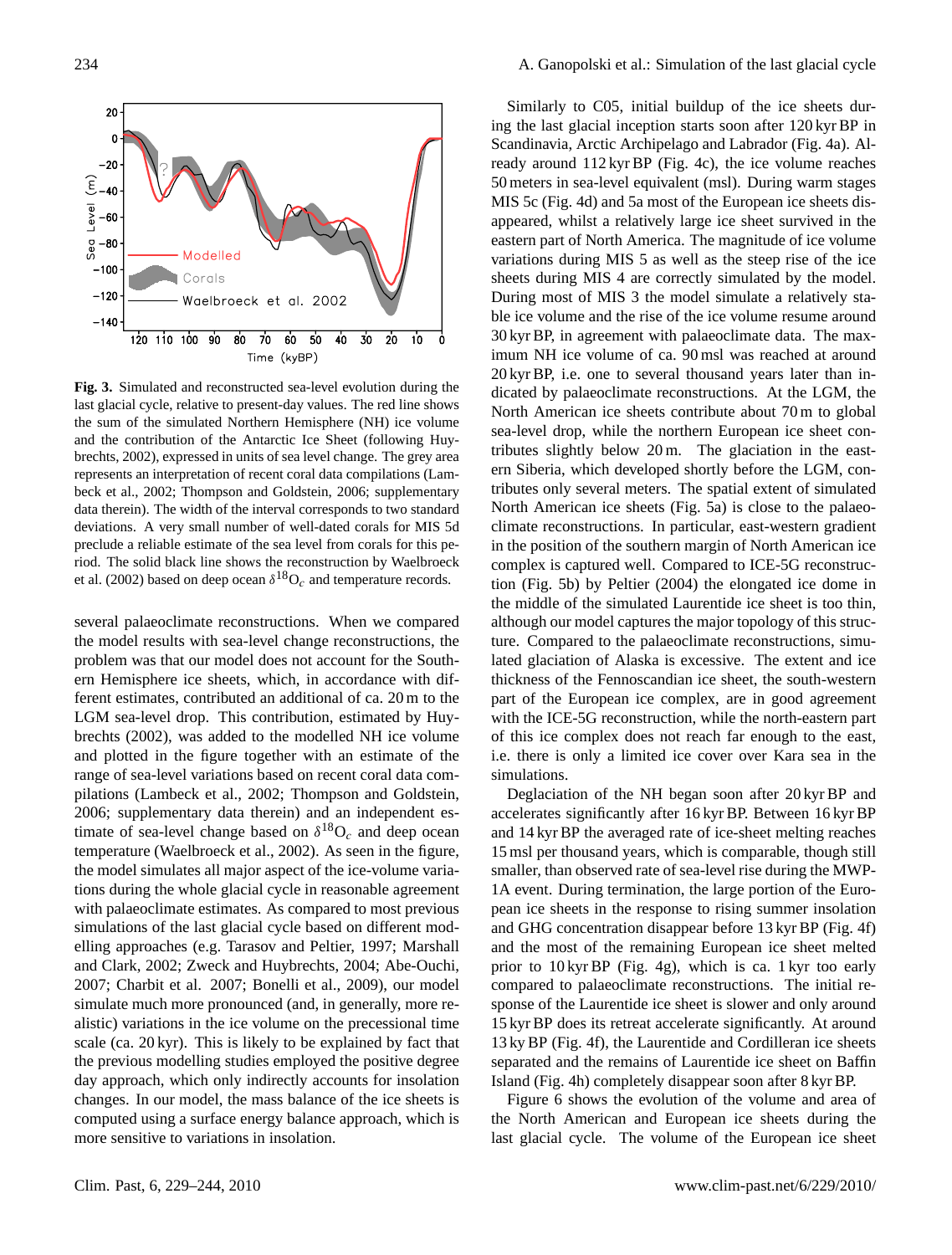

**Fig. 4.** Spatial extent and elevation of simulated ice sheets at different time slices during MIS 5: **(a)** 118 kyr BP, **(b)** 115 kyr BP, **(c)** 112 kyr BP, **(d)** 105 kyr BP, and during last glacial termination: **(e)** 16 kyr BP, **(f)** 13 kyr BP, **(g)** 10 kyr BP, **(h)** 8 kyr BP.

experiences stronger variability with the precessional period and it almost completely vanishes during MIS 5c and MIS 5a (Fig. 6a). The North American ice sheets are also affected by precessional variations but it survived periods of high summer insolation and has a general tendency of growth through the whole glacial cycle. The area of the NH ice sheets closely follows NH ice volume except for the periods of rapid glacial advances (Fig. 6b). For example, during glacial inception the ice-sheet area reaches 1/3 of its maximum (LGM) value already at 115 kyr BP, while the total ice volume at that time is only 1/10 of the LGM value. This is explained by an abrupt appearance of large snow fields caused by strong positive snow-albedo feedback, as discussed in C05. Figure 6c shows the fraction of the ice-sheet bed area which is at pressure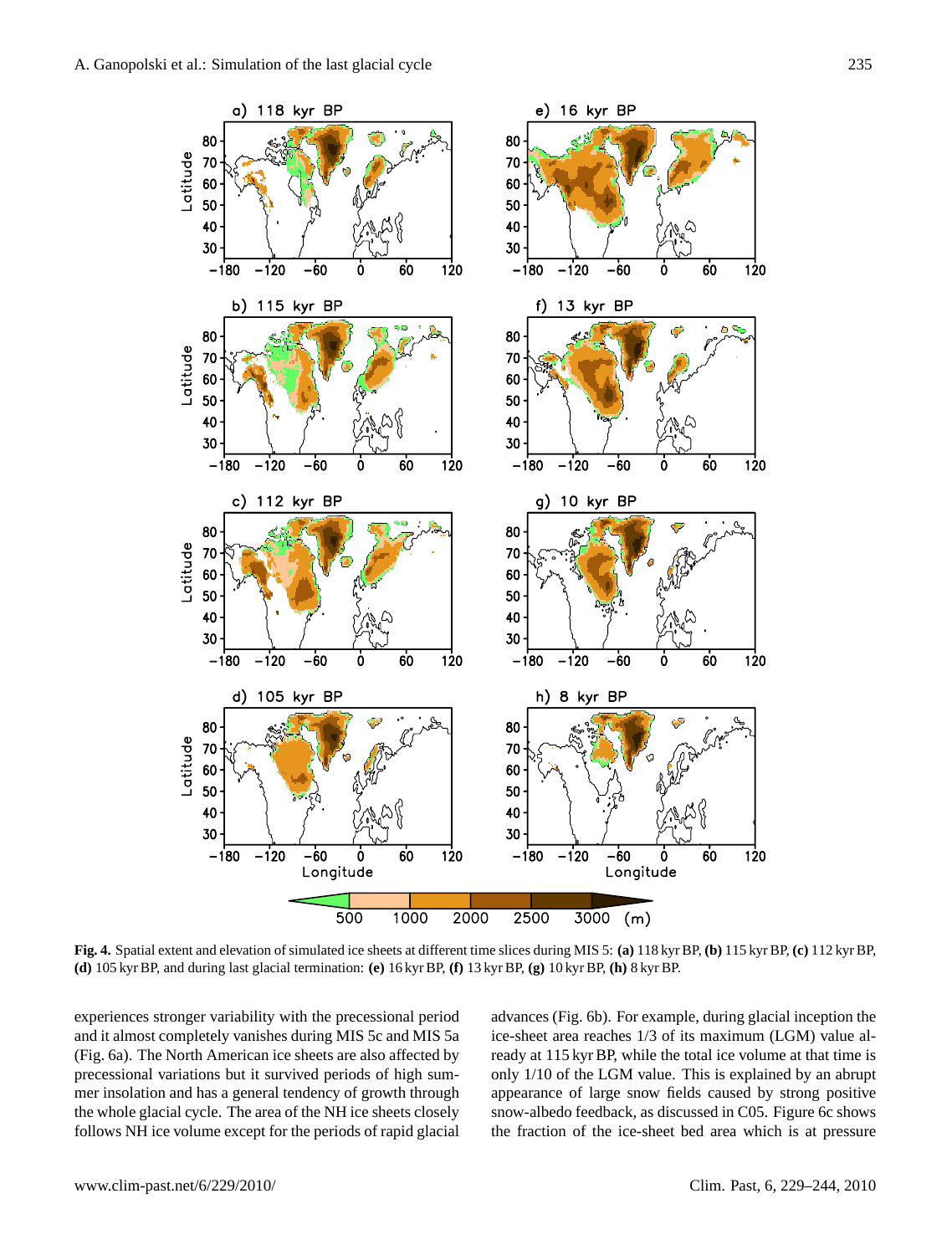

**Fig. 5.** Spatial extent and elevation of **(a)** simulated and **(b)** reconstructed (Peltier, 2004) ice sheets at the LGM.



**Fig. 6.** Simulated NH time series. **(a)** Ice volume, **(b)** ice area and **(c)** fraction of the ice sheets temperate basal area. The black line shows the time series of the entire NH, the blue line of the North American and the red line of the European ice sheets.

melting point (temperate basal area). The relative fraction of the temperate basal area of the North American ice sheets, in spite of large fluctuations, has a tendency to increase towards the end of the glacial cycle, which is qualitatively similar to results by Marshall and Clark (2002). At the onset of glacial termination, almost one third of the ice-sheet area is temperate at the base; this contributes to rapid deglaciation due to fast sliding of the ice at the southern margins of the ice sheets.



**Fig. 7.** Simulated components of the mass balance of the NH ice sheets. **(a)** Total accumulation (solid blue) and ice-sheet area (dashed black). **(b)** Total surface melting (blue) and maximum summer insolation at 65◦ N (red dashed line). **(c)** Total ice calving. Units are Sverdrups of water  $(1 Sv=10^6 \text{ m}^3/\text{s})$ .

Figure 7 shows the temporal evolution of three major components of the mass balance of the NH ice sheets: accumulation, ablation and ice calving. The total accumulation relatively closely follows the ice-sheet area. Although the area of the NH ice sheets varies by one order of magnitude during the glacial cycle and precipitation decreases considerably during glacial maximum, the averaged accumulation rate over the ice sheets remains surprisingly stable, about 1 mm/day. In turn, surface ablation of the ice sheets closely follow Milankovitch forcing, even though variations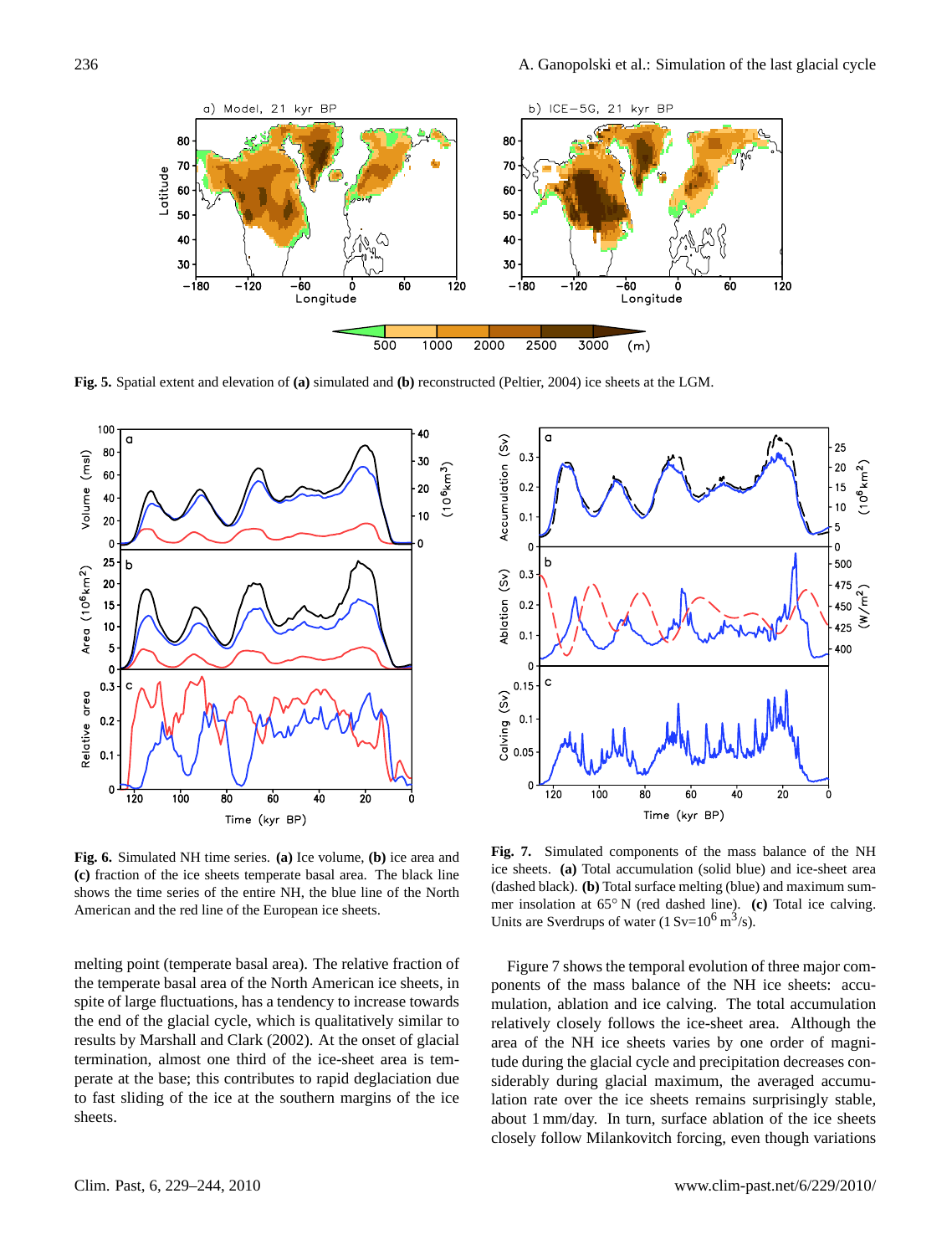in GHGs also play an important role in shaping the mass balance of the ice sheets. Interesting enough, ablation actually leads Milankovitch forcing by several thousand years, which is explained by the fact that ablation also depends on the area of the ice sheets, which shrinks with increasing insolation. This fact clearly demonstrates the non-linear nature of the ice sheets response to the orbital forcing and implies potential problems of the dating technique based on orbital tuning since the latter is based on an assumption of linear response. The peak in the ablation rate of about 0.3 Sv during deglaciation at around 15 kyr BP is associated with the rapid resumption of the Atlantic thermohaline circulation (see Fig. 8), which causes pronounced warming over the North Atlantic realm.

Simulated ice sheet calving is rather noisy, which is partly attributed to the numerics of the ice sheet model. For this reason, the total calving rate shown in Fig. 7 is smoothed by a 10 year running-mean window. Still, it reveals strong temporal variability; the most pronounced of which is related to the large-scale instability of the Laurentide ice sheet via a mechanism described by Calov et al. (2002) and which resembles in many respects real Heinrich events. During these simulated ice surges, the calving rate exceeds 0.1 Sv. Although ablation remains the major negative contribution to the mass balance of the ice sheets over the whole glacial cycle, ice calving plays an important role in the millennial scale variability of AMOC.

## **4.2 Climate evolution**

As shown with the CLIMBER-2 model in previous studies (Ganopolski, 2003; Schneider et al., 2006), approximately half of the global cooling (compared to present) during the last glacial maximum is explained by the presence of the large ice sheets in the NH and the rest by a lowering of the concentrations of the major GHGs (primarily  $CO<sub>2</sub>$ ), an increase in atmospheric dust content and a shrinking of vegetation cover. Since all of these factors are closely related and have a similar temporal dynamics, it is not surprising that the temporal evolution of the globally averaged annual surface air temperature during the glacial cycle follows the same pattern as the ice volume and  $CO<sub>2</sub>$ . On regional scale, however, the temperature variations are more complicated and diverse. The northern North Atlantic temperature, which we consider as a proxy for Greenland temperature, apart from strong variations on orbital time scales, experienced numerous abrupt changes with a magnitude of up to  $10^{\circ}$ C during a large portion of the glacial cycle (Fig. 8). In many respects, these tooth-shaped fluctuations resemble Dansgaard-Oeschger events recorded in numerous locations over the NH. Such fluctuations are attributed to rapid reorganisations of the Atlantic Meridional Overturning Circulation (AMOC). The largest perturbation of the AMOC, when circulation almost stalled, coincides with the quasi-regular ice surges from the Laurentide ice sheet discussed by Calov et al. (2002).



**Fig. 8.** Climate forcing and climate evolution. **(a)** Prescribed radiative forcing of GHGs (green) and orbital forcing (red) represented by changes in maximum summer insolation at 65◦ N. **(b)** Simulated annual anomalies of East Antarctic temperature (red) and anomaly of the deuterium concentration from the EPICA ice core (grey). **(c)** Simulated annual anomalies of the North Atlantic (60◦–70◦ N) temperature (red) and measured anomaly of the  $\delta^{18}$ O concentration from the NGRIP ice core (grey). **(d)** Simulated rate of Atlantic outflow at 30◦ S (blue) and total ice calving (green). Note the reverse direction of y-axis for the ice calving. The anomalies in (b) and (c) are relative to present-day. Although the empirical data are arbitrarily scaled to achieve the best fit with the modelled data, the relationships between temperature variations and isotope variations are close to those used for palaeoclimate reconstructions.

Due to the random nature of millennial-scale variability, one cannot expect one-to-one correspondence between simulated and reconstructed temperatures. For example, the model equivalent of Bølling-Allerød occurs thousand years early than in reality. However, the overall qualitative agreement between model and data is quite instructive.

Antarctic temperature follows the concentration of GHGs more closely, but is also strongly affected by orbital variations (Ganopolski and Roche, 2009). It also exhibits pronounced millennial scale variability, which is the counterpart of that in the Northern Atlantic and which results from the seesaw mechanism (Crowley, 1992). Similar to Ganopolski and Rahmstorf (2001), the strongest warming events in Antarctica are associated with the largest disturbances of the AMOC caused by the model's equivalent of Heinrich events (Fig. 8).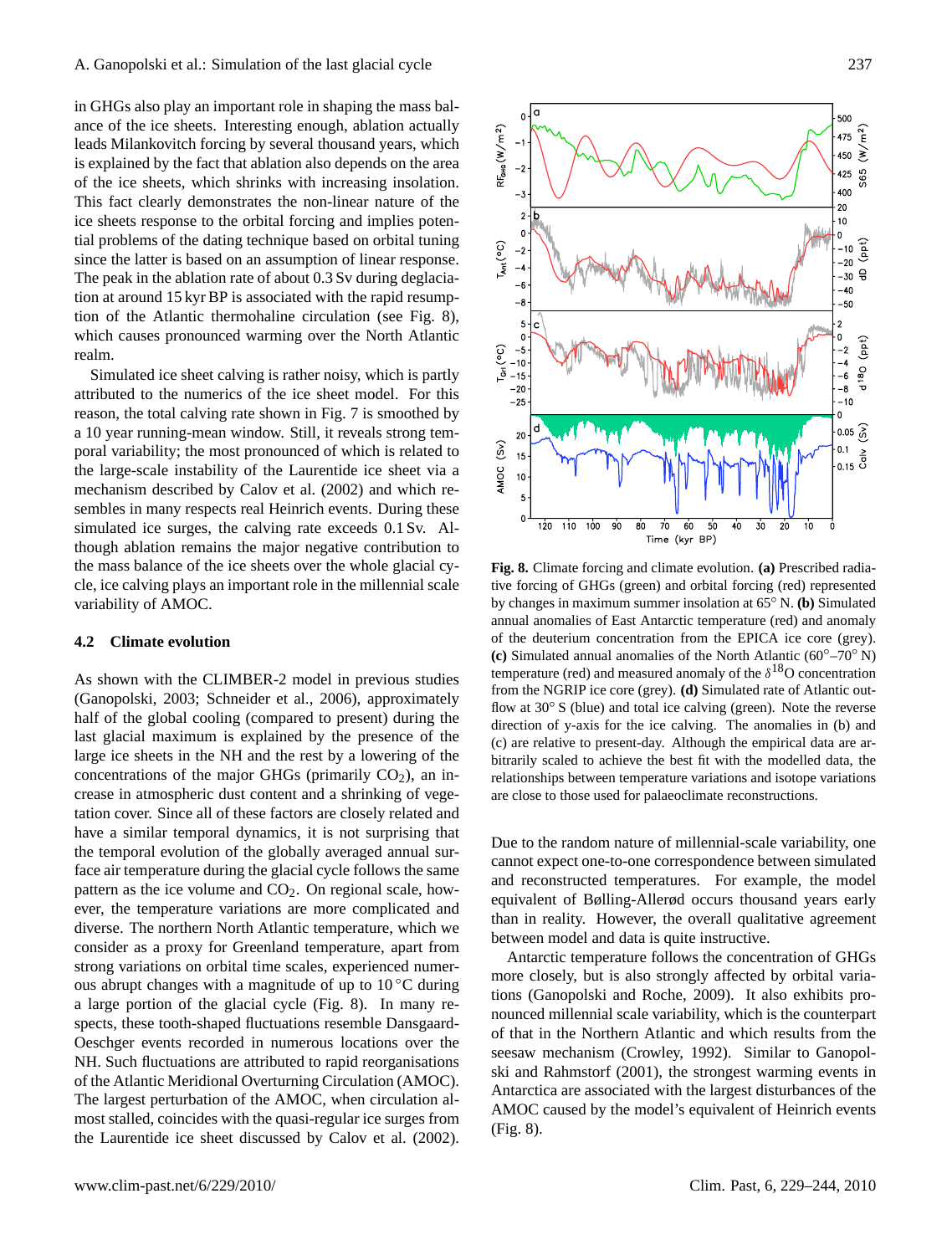

**Fig. 9.** Annual background dust deposition rates for **(a)** modern conditions and **(b)** LGM conditions based on Mahowald et al. (1999). **(c)** Simulated glaciogenic dust deposition rate at the LGM, and **(d)** total dust deposition rate at the LGM equal to sum of the fields shown in (b) and (c).

As discussed above and illustrated by simulations described below, dust deposition plays an important role in the simulation of the glacial cycle with our model. As shown in Fig. 9a, d, dust deposition over the NH extra-tropics was significantly higher at the LGM as compared to the interglacial state. While outside of the ice sheets, the dust deposition is prescribed by the weighted mean of modern and LGM dust deposition rates simulated in Mahowald (1999) (Fig. 9b), the glaciogenic sources of dust play the dominant role in the vicinity of the ice sheets (Fig. 9c). At the LGM, the simulated values of dust deposition rates just south of both major NH ice complexes exceed  $50 \text{ g/(m}^2 \text{ yr})$ , which is compatible with empirical data presented in Mahowald et al. (2006a). As shown in Fig. 10, the dust deposition rate south of the European and North American ice sheets experienced variations with precessional period. However, in Europe the peaks in dust deposition are of similar magnitude. The dust deposition rate south of Northern American ice sheet is much higher during LGM, which is explained by the fact that only prior to glacial termination a large portion of the Laurentide ice sheet spreads into the area covered by terrestrial sediments. Simulated dust deposition rate reduced snow albedo significantly and facilitated the retreat of the ice sheets during deglaciation.

## **5 Sensitivity experiments**

The ice sheet model and the ice sheet-climate interface contain a number of parameters which are not derived from first principles. They can be considered as "tunable" parameters. As stated above, the BE was subjectively selected from a large suite of experiments as the best fit to empirical data. Below we will discuss results of a number of additional experiments illustrating the sensitivity of simulated glacial cycle to several model parameters. These results show that the model is rather sensitive to a number of poorly constrained parameters and parameterisations, demonstrating the challenges to realistic simulations of glacial cycles with a comprehensive Earth system model.

### **5.1 Sensitivity to the ice-sheet model parameters**

The ice-sheet model SICOPOLIS used for our palaeoclimate simulations has two major "free" parameters controlling icesheet dynamics. One is the so-called enhancement factor, which appears as a coefficient in the flow law of ice to account for dust impurities in the ice (Paterson, 1994). A higher enhancement factor increases the deformation velocities of the ice. A constant value of 3 for the enhancement factor is often used for the Greenland ice sheet to broadly capture the contribution of dust load deposited on the ice sheet during glacial time and transported deeper into the ice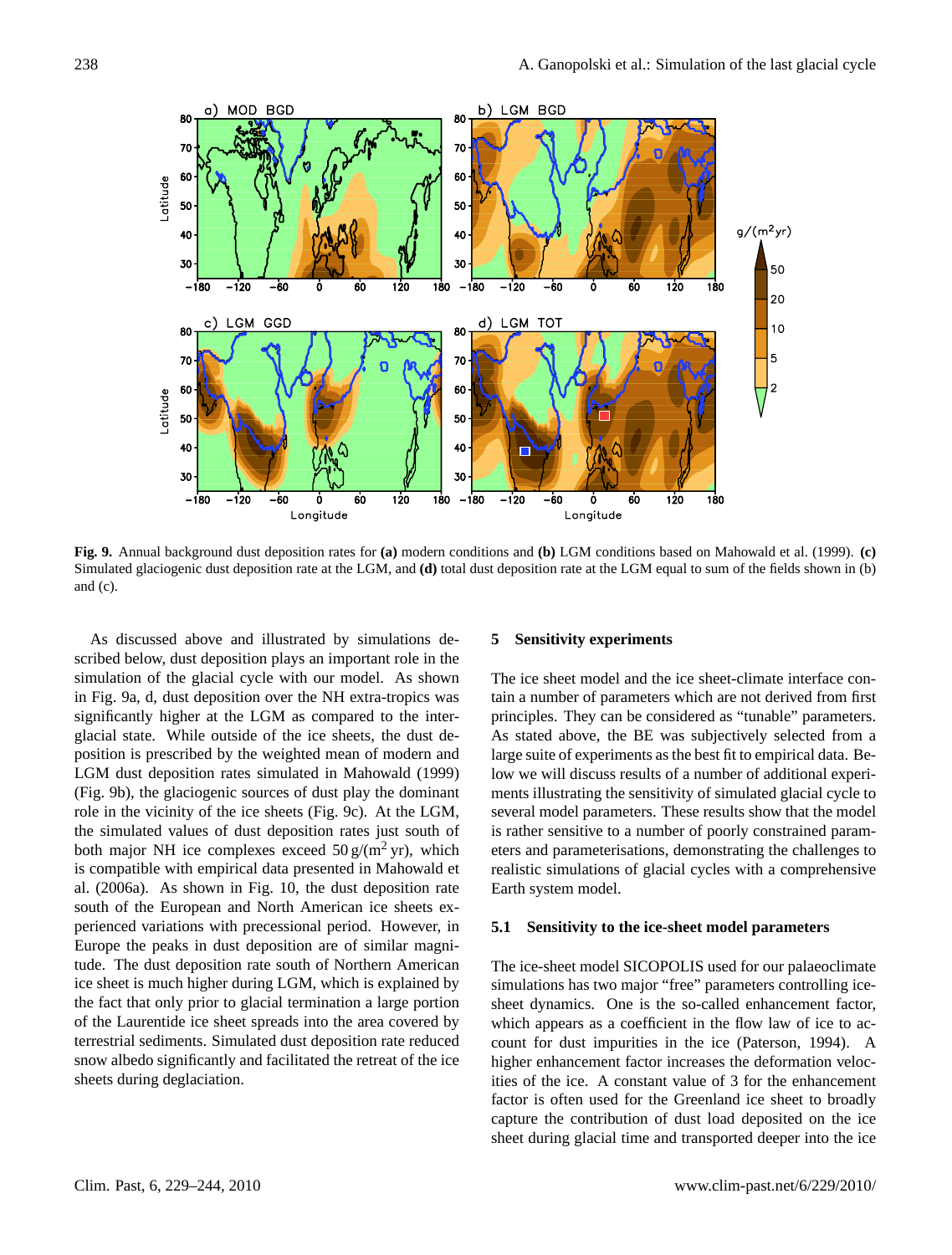

**Fig. 10.** Simulated temporal evolution of annual dust deposition rates in the grid cell south of the Laurentide Ice sheet (blue) and south of Fennoscandian ice sheet (red). The locations of the grid cells are shown in Fig. 9d by rectangles of corresponding colours.

sheet by ice advection. Considering the dust deposition data by Mahowald et al. (1999, 2006a), it becomes obvious that the enhancement factor could be much higher for the NH ice sheets, in particular, during glacial times. The other free parameter determines the bottom sliding over the areas where the base of the ice sheet is temperate.

Experiments where the enhancement factor ranges between 3 and 12 show a rather weak sensitivity of simulated glacial cycles to this parameter (Fig. 11a). This is explained by the relatively minor contribution of the deformation velocities, among other factors controlled by the enhancement factor, to the ice-sheet movement, as compared to basal sliding. Another reason for the low sensitivity of the ice dynamics to the enhancement factor lies in the ice-flow temperature coupling: if modelled ice velocities increase due to a higher enhancement factor, the ice sheet becomes cooler overall, because colder and less deformable ice is advected downward, which, in turn, counteracts the velocity increase due to the enhancement factor. Doubling of the bedrock relaxation time scale (not shown) has a similarly small effect on global ice volume. In contrast, the sensitivity to the parameterisation of sliding processes is rather strong. The experiment where all continental grid points are treated as rocks differs considerably to the experiment where all continental grid points are treated as terrestrial sediments (Fig. 11a). In the first case, even when basal temperature is at the pressure melting point, the bottom sliding is rather small and the ice sheet reached at the LGM a much larger thickness than in the BE. In addition, due to much smaller rate of dust deposition simulated in this experiment, complete deglaciation of the NH is delayed by ca. 5 kyr compare to BE. In the experiment where all continents are covered by terrestrial sediments, the ice sheets are much more mobile and considerably thinner than in the BE. As a result, during periods of high summer insolation, the ice sheets vanished completely and regrow only during periods when precessional variations of summer insolation are reinforced by low obliquity. Hence, the simulated glacial cycle is rather sensitive to the parameterisation of bottom sliding, a process which is not yet properly understood.



**Fig. 11.** Simulated NH ice volume in a suite of sensitivity experiments. Grey lines in all figures show the Baseline Experiment. **(a)** Sensitivity to ice-sheet-model parameterisations. The black line corresponds to the enhancement-factor value 12 (the value used in BE is 3), the blue line corresponds to the experiment without terrestrial sediments, the red line to the experiment where all land is covered by terrestrial sediments. **(b)** Sensitivity to parameterisations of the surface energy and mass balance interface. The black line corresponds to the experiment without parameterisation of elevationdesert effect, the blue line corresponds to the experiment without effect of elevation slope on precipitation, and the red line represents the experiment without the North American temperature dipole correction. **(c)** Sensitivity to the effect of the glaciogenic dust deposition. The black line represents the experiment without the effect of dust deposition on snow albedo, the blue line with a halved and the red line with doubled amounts of the glaciogenic dust deposition.

## **5.2 Sensitivity to the parameters of the surface energy and mass balance interface**

The surface energy and mass balance interface (SEMI) includes a number of parameterisations, which attempt to account for processes that are not explicitly resolved by the coarse-resolution climate component. One such parameterisation is the so-called "elevation-desert effect" on precipitation (Eq. 7 in C05). As shown in Fig. 11b, this parameterisation plays an important role. Indeed, in the experiment where this parameterisation was disabled, i.e. precipitation is simply spatially interpolated from the coarse resolution climate grid, the total ice volume is much higher than in the BE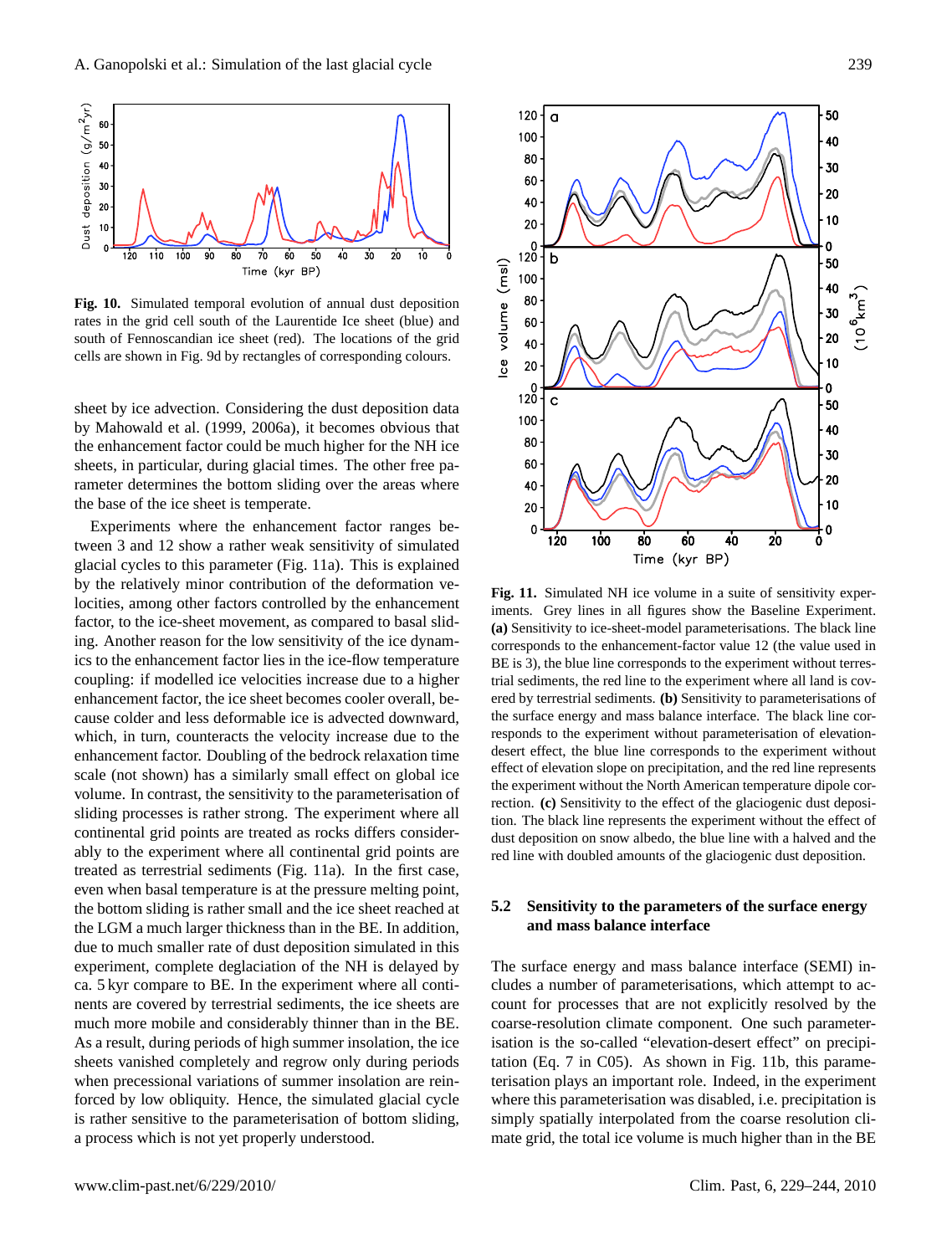(40% higher at the LGM). As a result, the NH ice sheets did not disappear completely at the end of the simulation. To the contrary, switching off the parameterisation of slope effect on precipitation (Eq. 6 in C05), which leads to a reduction of the precipitation over the marginal parts of the ice sheets, considerably slows down the ice sheet growth. As a result, NH ice sheets vanished completely between 100 kyr BP and 80 kyr BP and reaches only a half of its LGM volume compared to BE.

Another attempt to correct unresolved regional climate pattern is the "American temperature dipole" described above. Although, the magnitude of this temperature correction is only  $3 °C$ , which is comparable to the typical temperature biases of state-of-the-art climate models, disabling the temperature correction over North America has a considerably effect on the simulated glacial cycle (Fig. 11b), comparable with the effect of switching off the slope effect on precipitation discussed above. Nonetheless, one can see that using of the "American temperature dipole" parameterisation is not the precondition for our simulation of pronounced ice volume variations at the orbital time scales.

## **5.3 The role of the atmospheric dust**

One of the important novelties of the modelling approach used in this study is the explicit treatment of glaciogenic dust. The proposed parameterisation is rather simple and is only weakly constrained by empirical data. To test how sensitive the simulated glacial cycle is to the amount of dust deposition due to glacial erosion, we changed empirical parameter  $k_g$  in Eq. (A3) by  $-100\%$ ,  $-50\%$  and  $+100\%$ , i.e. from zero to a doubling of the glaciogenic dust deposition rate compared to the Baseline Experiment. As shown in Fig. 11c, the simulated glacial cycle is rather sensitive to the amount of glaciogenic dust deposition, especially during the first part of the cycle and glacial termination. In absence of glaciogenic dust, the simulated ice-sheet volume is considerably larger during the entire glacial cycle. During glacial termination, when the deposition of glaciogenic dust reaches its maximum in the BE, in the absence of glaciogenic dust, almost one third of the LGM ice survives the Holocene. In the case of halving and doubling of the standard value of  $k_g$ , the difference with the BE is not so pronounced, which is explained primarily by the logarithmic dependence of snow albedo under low concentration of dust and the saturation effect under very high concentrations. Hence, at least in our model, accounting for the additional source of dust related to the glacial erosion is crucial for simulating of a complete termination of the glacial cycle, although the simulated ice volume is not too sensitive to the uncertainties in the parameterisation of this dust source.

#### **5.4 Acceleration technique**

Simulation of even only one glacial cycle with a state-ofthe-art coupled GCM remains computationally extremely demanding. Thereby the possibility of an acceleration of the model runs would be desirable. Since the time scales of the ice sheets are comparable or even longer than periodicity of the orbital forcing, it is not possible to apply any acceleration technique to the ice-sheet model. However, even a relatively high resolution (ca. 50 km), modern, three-dimensional thermomechanical ice-sheet model is computationally inexpensive compared to the climate models (about 1% of total CPU time). At the same time, the typical time scales of the atmosphere-ocean system is much shorter compared to orbital time scales and, therefore, it would be justified to accelerate the climate component by artificially stretching the time scales of the external forcing (orbital and GHGs in our case), as proposed by Lorenz and Lohmann (2004). This technique, when applied to the climate ice-sheet model, implies that the ice sheet is simulated in real time, while for the climate component orbital forcing and GHGs concentrations changes N times faster than in reality, where  $N$  is the acceleration factor. As a result, the exchange of information between the climate and the ice sheet model components occurs every year for the climate and each Nth year for the ice sheet component. Calov et al. (2009) showed that the climate component can be considerably accelerated without significant loss of accuracy in simulation of the glacial inception. Here, we extend this analysis to the whole glacial cycle. Figure 12a shows the simulated global ice volume in three runs with acceleration factors of 5, 10 and 20 in comparison with the (fully synchronous) BE. With respect to simulated ice volume, the agreement between accelerated and BE remains reasonably good up to an acceleration factor of 20. The same is true for the globally averaged surface air temperature, although, pronounced millennial scale variability is already considerably suppressed for a two-fold acceleration (not shown). Finally, the simulated deep water temperature is considerably affected by acceleration technique (Fig. 12c). Therefore, our experiments indicate that some aspects of glacial variability on orbital time scales can be successfully reproduced, even when using a large acceleration factor but considerable delay is introduced in the deep ocean evolution. The latter problem can be at least partly mitigated by using an additional acceleration scheme for the deep ocean, as proposed by Liu et al. (2004).

## **6 Discussion and conclusions**

We have presented simulations of the last glacial cycle using the Earth system model of intermediate complexity CLIMBER-2, which incorporates the three-dimensional polythermal ice-sheet model SICOPOLIS bi-directionally coupled to the climate component via a physically-based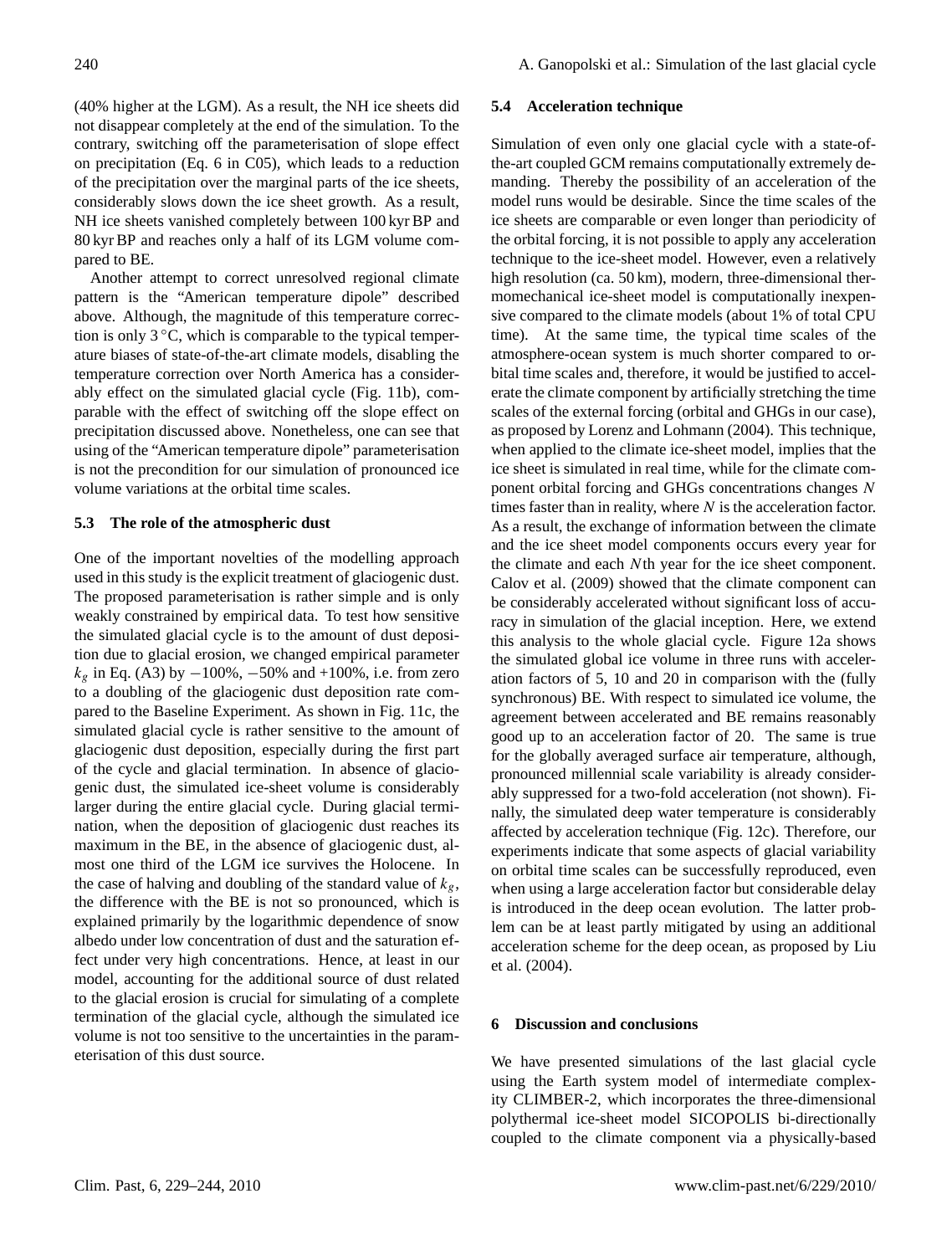**Fig. 12.** Effect of acceleration of the climate component on simulated **(a)** NH ice volume, **(b)** global annual mean surface air temperature and **(c)** globally averaged deep ocean (4 km) temperature. The grey lines in all figures show the Baseline Experiment. The black, blue and red lines indicate experiments with an acceleration by a factor of 5, 10 and 20, respectively.

interface. Compared to our previous work (C05), we additionally introduced radiative forcing of atmospheric dust and the effect of deposition of dust produced by glacial erosion.

Our experiments demonstrate that the CLIMBER-2 model with an appropriate choice of model parameters simulates the major aspects of the last glacial cycle under orbital and greenhouse gases forcing rather realistically. In the simulations, the glacial cycle begins with a relatively abrupt lateral expansion of the North American ice sheets and parallel growth of the smaller northern European ice sheets. During the initial phase of the glacial cycle (MIS 5), the ice sheets experience large variations on precessional time scales. Later on, due to a decrease in the magnitude of the precessional cycle and a stabilising effect of low  $CO<sub>2</sub>$  concentration, the ice sheets remain large and grow consistently before reaching their maximum at around 20 kyr BP. The spatial extent of the simulated ice sheets at the LGM agrees reasonably well with palaeoclimate reconstructions. Only the thickness of the central part of Laurentide ice sheet is underestimated and Alaska appear to be glaciated too strongly. Simulated components of the mass balance are strongly affected by the ice volume and orbital forcing. Simulated total ablation is closely related to Milankovitch forcing, but leads it by several thousand years, while the total accumulation closely follows the area covered by the ice sheets.

From about 19 kyr BP, the ice sheets start to retreat with a maximum rate of sea level rise reaching some 15 m per 1000 years around 15 kyr BP. The northern European ice sheets disappeared first, and the North American ice sheets completely disappeared at around 7 kyr BP. Fast sliding processes and the reduction of surface albedo due to deposition of dust play an important role in rapid deglaciation of the NH. Thus our results strongly support the idea about important role of aeolian dust in the termination of glacial cycles proposed earlier by Peltier and Marshall (1995).

During the second part of the glacial cycle, the Laurentide ice sheet experienced large scale internal oscillations with a typical periodicity of about 6000 years, in many respects resembling observed Heinrich events. During the same period of time, glacial AMOC becomes unstable and experiences numerous transitions between different modes of operation, resulting in abrupt climate shifts over the North Atlantic realm resembling observed Dansgaard-Oeschger events. It is important to stress that the model simulates millennial scale climate variability without any explicit external forcing with the same periodicity. Millennial scale climate variability in our model is the results of internal instability of two components of the climate system: ice sheets and AMOC under glacial climate conditions.

Results from a set of sensitivity experiments demonstrate high sensitivity of simulated glacial cycle to the choice of some modelling parameters, and thus indicate the challenge to perform realistic simulations of glacial cycles with the computationally expensive models. At the same time, our results indicate that the computational cost of the simulation of the glacial cycle can be considerably reduced by using of the appropriate acceleration technique. At least as far as the simulated global ice volume is concerned, acceleration with a factor of up to 20 does not significantly disturb the simulation of the glacial cycle.

## **Appendix A**

#### **Parameterisation of dust deposition rate**

The dust deposition rate in the model is computed as the sum of two components: the "background" dust deposition, constituted by the entrainment of dust from bare soil  $D_b$ , and the "glaciogenic" dust  $D_g$ , originating from the glacial erosion at the periphery of the ice sheets. The first component, as in C05, is computed using results of the time slice simulation by Mahowald et al. (1999) for modern and LGM conditions. The dust deposition rate at each point and time is computed as a weighted sum of modern and LGM dust deposition rates, where the weight coefficient is proportional to the total NH ice volume:

 $D_b = r D_{\text{LGM}} + (1 - r) D_{\text{MOD}},$  (A1)

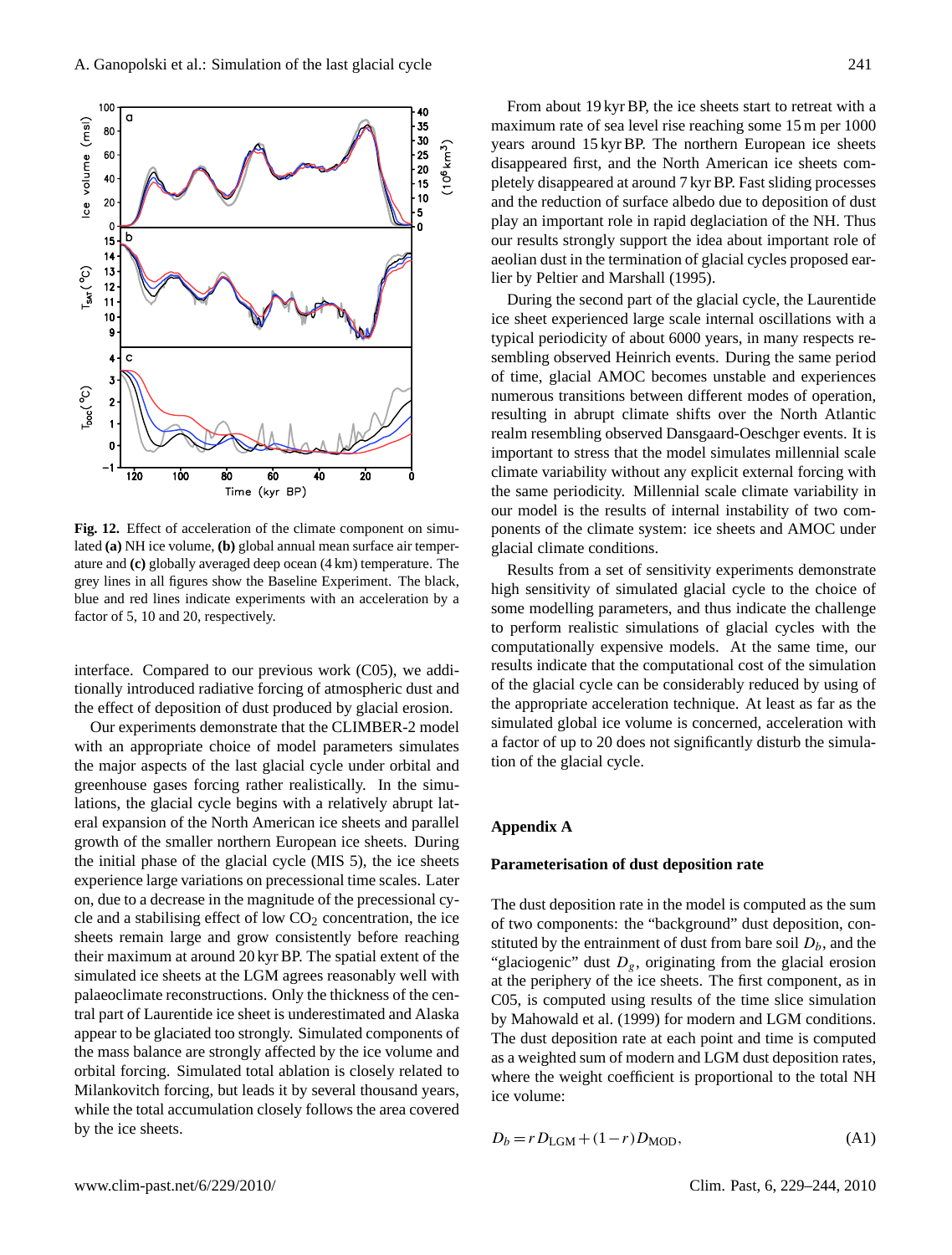The deposition of the glaciogenic dust is computed using a rather crude parameterisation based on the assumption that the glaciogenic source of dust is determined by the sediment transport through the margin of ice sheet. Namely, we assume that a certain fraction of the sediments accumulated in the ice-free grid cells neighbouring to the ice covered grid cells becomes airborne and its transport in the atmosphere can be described as a macroturbulent diffusion. It is naturally to assume that the production of glaciogenic dust is proportional to the sediment flux through the margin of the ice sheets. The later is related to the sliding velocity of the ice sheet in the proximity of the ice margin and the advance/retreat velocity of the ice sheet margin. To overcome numerical problems related to fluctuations in simulated values of both velocities, we introduced a new characteristics, the thickness of the "sediment excess"  $H_e$ , which represents time-integrated convergence of the sediment transport by the ice sheets. The corresponding equation for  $H_e$  is written as

$$
\frac{dH_e}{dt} = -\frac{\partial}{\partial x}(uH_a) - \frac{\partial}{\partial y}(vH_a) - E,\tag{A2}
$$

with the additional constraint  $H_e \geq 0$ . Here,  $(u, v)$  is the sliding velocity of the ice sheets, which is also assumed to be the velocity of the upper layer of sediments,  $H_a$  is the thickness of the active (water saturated) sediment layer, i.e. the unconsolidated layer of sediments which is moved by the ice sheet. The value of  $H_a$  is set to 0.1 m for rocks and 1 m for continental area covered by terrestrial sediments. By keeping  $H_a$  independent of time, we assume that changes in the area covered by terrestrial sediments can be neglected over one glacial cycle. This would not be an appropriate assumption for the simulation of the whole Quaternary.

The term  $E$  in Eq. (A2) represents the decay of accumulated "sediment excess" due to water and wind erosion. This term is only applied outside of the ice sheets and is expressed in the form

$$
E=\frac{H_e}{\tau},
$$

where the characteristic time scale of erosion  $\tau$  is set to 1000 years. Assuming a fixed fraction of wind erosion in the total erosion of the "sediment excess", the emission of glaciogenic dust per unit of area is

$$
S_g = k_g E = k_g \frac{H_e}{\tau},\tag{A3}
$$

where the values of the empirical parameter  $k_g$ =10<sup>5</sup> g/m<sup>3</sup> was chosen to match reconstructed glaciogenic dust deposition rate given in Mahowald at al. (2006a). Parameter  $k_g$  has the units of density and its value implies that less than 10% of the sediments transported by the ice sheet become airborne. Equation (A2) is formally solved over the whole continental area, but positive "sediment excess" is formed only in the grid cells along the margin of the ice sheets and these grid cells become the source of aeolian dust only if they are ice free.

Assuming an universal vertical profile of dust in the atmosphere, isotropic macroturbulent mixing of the aeolian dust with the constant diffusion coefficient  $K$  and the constant residence time of the dust in the atmosphere  $\tau_a$ , the balance equation for the total dust load in the atmospheric column Q  $(in g/m<sup>2</sup>)$  can be described by the equation

$$
S_g + K \Delta Q - \frac{Q}{\tau_a} = 0,\tag{A4}
$$

where  $\Delta$  is the Laplace operator and  $\frac{Q}{\tau} = D_g$  is the dust deposition rate. Although Eq. (A4) is simple, solving it on the ice sheet model grid is computationally expensive. Therefore, we use instead an equivalent but less expensive approach by computing the deposition rate of glaciogenic dust at any location  $(x_o, y_o)$  by integrating the emission of dust due to glacial erosion  $S_g$  over the surrounding area  $\Omega$ 

$$
D_g(x_0, y_0) = \iint_{\Omega} S_g(x, y) f(l) dx dy,
$$
 (A5)

where  $l = \sqrt{(x-x_0)^2 + (y-y_0)^2}$  and, due to conservation of mass, the universal function  $f(l)$  must satisfy the condition

$$
\iint\limits_{\Omega} f(l) \, dx \, dy = 1.
$$

The function  $f$  was obtained by solving Eq. (A4) numerically for a singular dust source and using  $K=2.10^6$  m<sup>2</sup>/s and  $\tau_a$ =5 days. The combination of these two parameters gives the length scale  $L = \sqrt{K \tau} = 10^6$  m, which represent the radius of influence of a singular dust source. Since  $f(l)$  decrease rapidly with the distance from the source, the size of the integration domain  $\Omega$  can be chosen with sufficient accuracy on the order of the magnitude of L.

To take into account the effect of elevated ice sheets on the dust transport towards the ice sheet interior, we imposed an additional reduction on the dust deposition over the ice sheet as a function of the distance from the ice sheet margin. The length scale for the dust deposition decay is set to 500 km.

## **Appendix B**

#### **Calculation of the equivalent CO<sup>2</sup> concentration**

During glacial cycles variations of  $CO<sub>2</sub>$  produce the largest GHG forcing but the role of  $CH_4$  and  $N_2O$  are also not negligible (at LGM their combined radiative forcing is about  $0.7 \text{ W/m}^2$ ). The radiative codes of the CLIMBER-2 model does not account for the latter two gases and the simplest way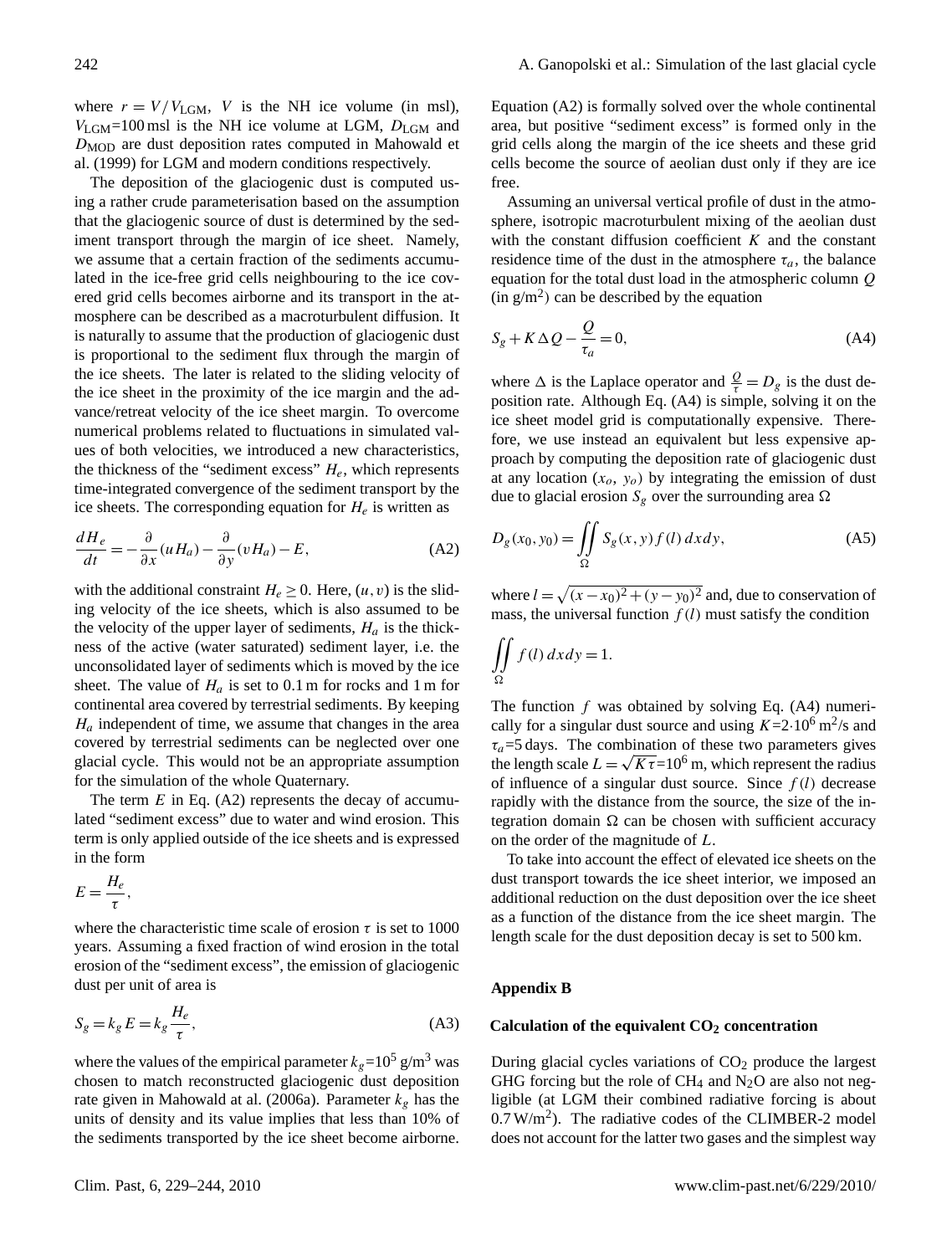to take them into account is to recalculate  $CO<sub>2</sub>$  concentration (the so-called "equivalent  $CO<sub>2</sub>$  concentration") which has the radiative forcing equal to the sum of radiative forcings of all three GHGs. However, the CLIMBER-2 model originally was tuned for  $CO<sub>2</sub>$  concentration of 280 ppm and introducing of additional radiative forcings of  $CH<sub>4</sub>$  and  $N<sub>2</sub>O$  will lead to equivalent  $CO<sub>2</sub>$  concentration higher than 280 ppm for preindustrial conditions. To avoid necessity of retuning of the model, we calculated equivalent  $CO<sub>2</sub>$  concentration in such a way that it is 280 ppm for the preindustrial conditions and gives the right changes in the total radiative forcing for the concentrations of  $CO_2$ , CH<sub>4</sub> and N<sub>2</sub>O different from preindustrial values:

$$
\Delta R_{\text{ECO2}} = \Delta R_{\text{CO2}} + \Delta R_{\text{CH4}} + \Delta R_{\text{N2O}},\tag{B1}
$$

where  $\Delta R_{\text{ECO2}} = 5.35 \ln \left( \frac{C_e}{C_o} \right)$  is the radiative forcing of the

equivalent CO<sub>2</sub> concentration  $C_e$ ,  $\Delta R_{\text{CO2}} = 5.35 \text{ln} \left( \frac{C}{C_o} \right)$  is the radiative forcing of the "real"  $CO<sub>2</sub>$  concentration  $C$ , and  $C<sub>o</sub>=280$  ppm is preindustrial CO<sub>2</sub> concentration. Radiative forcings of CH<sub>4</sub>,  $\Delta R_{CH4}$ , and N<sub>2</sub>O,  $\Delta R_{N2O}$ , were computed using corresponding formulas from the IPCC report (Houghton et al., 1996). All radiative forcings are relative to the preindustrial concentrations of corresponding GHGs. By substituting values of individual radiative forcings into Eq. (B1) we calculate the value of equivalent  $CO<sub>2</sub>$  concentration, which then was used in model simulations. Note that by definition,  $C_e = C_o$  for preindustrial climate conditions. The concentrations of individual greenhouse gases were averaged over thousand years (in case the resolution of individual records was better than one thousand years). When computing equivalent  $CO<sub>2</sub>$  concentration, following Hansen et al. (2005), we took into account, the fact that the resulting radiative forcing of CH<sup>4</sup> is 40% higher than its pure radiative effect due to methane decomposition in the stratosphere and the production of additional water vapour.

*Acknowledgements.* We would like to thank Ralf Greve for providing us with the ice sheet model SICOPOLIS. The comments by three anonymous reviewers considerably improved the manuscript. This project was partly funded by the Deutsche Forschungsgemeinschaft CL 178/4-1 and CL 178/4-2.

Edited by: A. Paul

## **References**

Abe-Ouchi, A., Segawa, T., and Saito, F.: Climatic Conditions for modelling the Northern Hemisphere ice sheets throughout the ice age cycle, Clim. Past, 3, 423–438, 2007,

[http://www.clim-past.net/3/423/2007/.](http://www.clim-past.net/3/423/2007/)

Berger A.: Long-term variations of daily insolation and Quaternary climatic change, J. Atmos. Sci., 35, 2362–2367, 1978.

- Berger, A., Li, X. S., and Loutre, M.F: Modeling northern hemisphere ice volume over the last 3 million years, Quaternary Sci. Rev., 18, 1–11, 1999.
- Bonelli, S., Charbit, S., Kageyama, M., Woillez, M.-N., Ramstein, G., Dumas, C., and Quiquet, A.: Investigating the evolution of major Northern Hemisphere ice sheets during the last glacialinterglacial cycle, Clim. Past, 5, 329–345, 2009, [http://www.clim-past.net/5/329/2009/.](http://www.clim-past.net/5/329/2009/)
- Brovkin, V., Bendtsen, J., Claussen, M., Ganopolski, A., Kubatzki, C., Petoukhov, V., and Andreev, A.: Carbon cycle, vegetation and climate dynamics in the Holocene: experiments with the CLIMBER-2 model, Global Biogeochem. Cy., 16, 1139, doi:10.1029/2001GB001662, 2002.
- Calov, R. and Ganopolski, A.: Multistability and hysteresis in the climate-cryosphere system under orbital forcing, Geophys. Res. Lett., 32, L21717, doi:10.1029/2005GL024518, 2005.
- Calov, R., Ganopolski, A., Petoukhov, V., Claussen, M., and Greve, R.: Large-scale instabilities of the Laurentide Ice Sheet simulated in a fully coupled climate-system model, Geophys. Res. Lett., 29, 2216, doi:10.1029/2002GL016078, 2002.
- Calov, R., Ganopolski, A., Claussen, M., Petoukhov, V., and Greve. R.: Transient simulation of the last glacial inception. Part I: Glacial inception as a bifurcation of the climate system, Clim. Dynam., 24, 545–561, doi:10.1007/s00382-005-0007-6, 2005.
- Calov, R., Ganopolski, A., Kubatzki, C., and Claussen, M.: Mechanisms and time scales of glacial inception simulated with an Earth system model of intermediate complexity, Clim. Past, 5, 245–258, 2009,

[http://www.clim-past.net/5/245/2009/.](http://www.clim-past.net/5/245/2009/)

- Calov, R. and Hutter, K.: The thermomechanical response of the Greenland ice sheet to various climate scenarios, Clim. Dynam., 12, 243–260, 1996.
- Charbit, S., Ritz, C., Philippon, G., Peyaud, V., and Kageyama, M.: Numerical reconstructions of the Northern Hemisphere ice sheets through the last glacial-interglacial cycle, Clim. Past, 3, 15–37, 2007,

[http://www.clim-past.net/3/15/2007/.](http://www.clim-past.net/3/15/2007/)

- Claquin, T., Roelandt, C., Kohfeld, K. E., Harrison, S. P., Tegen, I., Prentice, I. C., Balkanski, Y., Bergametti, G., Hansson, M., Mahowald, N., Rodhe, H., and Schulz, M.: Radiative forcing of climate by ice-age atmospheric dust, Clim. Dynam., 20, 193– 202, doi:10.1007/s00382-002-0269-1, 2003.
- Claussen, M., Mysak, L. A., Weaver, A. J., Crucifix, M., Fichefet, T., Loutre, M.-F., Weber, S. L., Alcamo, J., Alexeev, V. A., Berger, A., Calov, R., Ganopolski, A., Goosse, H., Lohman, G., Lunkeit, F., Mokhov, I. I., Petoukhov, V., Stone, P., and Wang, Zh.: Earth system models of intermediate complexity: Closing the gap in the spectrum of climate system models, Clim. Dynam., 18, 579–586, 2002.
- Crowley, T. J.: North Atlantic Deep Water cools the southern hemisphere, Paleoceanography, 7, 489–497, 1992.
- Deblonde, G., Peltier, W. R., and Hyde, W. T.: Simulations of continental ice sheet growth over the last glacial-interglacial cycle: experiments with a one level seasonal energy balance model including seasonal ice albedo feedback, Global Planet. Change, 6, 37–55, 1992.
- Gallée, H., van Ypersele, J. P., Fichefet, T., Tricot, C., and Berger, A.: Simulation of the last glacial cycle by a coupled, sectorially averaged climate-ice sheet model. 1. The climate model, J. Geo-